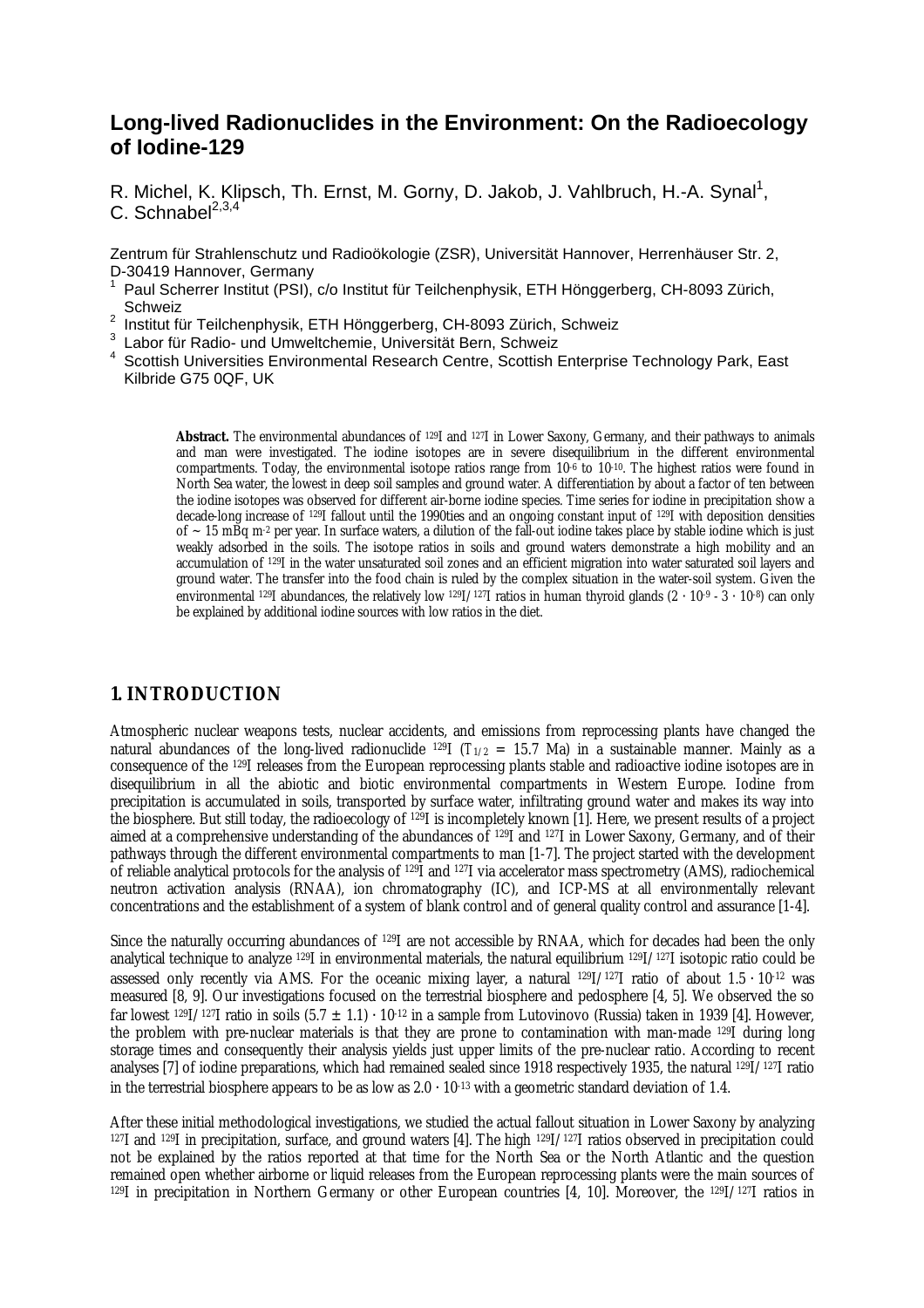surface and ground waters showed isotopic patterns distinctly different from those in precipitation [4] and demonstrated the necessity to investigate the entire pathways of iodine species through the environment. Here, we report results of this project dedicated to the measurement of radioecological parameters as exhibited by the longterm fallout of 129I in Northern Germany [11].

# **2. EXPERIMENTAL**

The abundances of <sup>127</sup>I and <sup>129</sup>I were investigated in sea-water, air, precipitation, surface and ground waters, soils, plants, animals, foodstuffs, total diet, and human and animal thyroid glands. Detailed descriptions of the sampling procedures, sample preparations, analytical techniques (AMS, RNAA, ICP-MS and IC), and quality control measures are given elsewhere [1-4, 7, 11].

Since 1997, quarterly samples of precipitation and surface waters, and semiannual samples of ground water were collected from Lower Saxony, Germany, at various stations of the Deposition Measurement System. Moreover, surface and shallow ground water samples were taken at stations of the Information System of Surveillance of Environmental Radioactivity (IMIS). In order to establish a spatial separation, Lower Saxony was divided into four regions with respective sampling sites [4]. The four regions were chosen to represent the close proximity to the North Sea (region I), northern German lowlands distant from the North Sea (region II), the fringe of the Harz Mountains (region III), and an area of the Elbe River in Lower Saxony in the vicinity of Gorleben (region IV). In addition to open field precipitation sampled in each region, through-fall precipitation was collected quarterly in regions II and III; through-fall here means rain that falls down on forests and interacts with the canopy of the trees.

Nine samples of North Sea water were taken singularly near the German shore between June 1999 and June 2002 at Spieka-Neufeld, Neßmersiel, and Amrum. For air-borne iodine, the speciation as well as the particle size distribution of aerosols was investigated at the German coast of the North Sea at Föhr in April 2002 using a sampling unit which combined an 8-step Berner impactor with a system of selective filters collecting inorganic and organic iodine species with aerodynamic diameters < 1 μm. Seven deep soil profiles from regions II and III were investigated down to depths of 2.5 m in order to study the iodine migration [6]. Plants, animal products, and foodstuffs were sampled between 2001 and 2003 from regions I, III, and IV covering farmland as well as forests. For each material corresponding surface soil samples were collected to allow for the determination of transfer factors of the iodine isotopes into plants and animals. Samples of total diet were taken at the university restaurant of Hanover in 2002. Animal thyroid glands were obtained from region III in 2001 and 2002 and human ones from Hanover (region III) between 1998 and 2002 and from Hamburg (region I) in 2003.

### **3. RESULTS**

The samples of North Sea water showed geometric mean concentrations of  $44 \times 1.6^{\pm 1}$  ng g<sup>-1</sup> for <sup>127</sup>I and  $66 \times 1.7^{\pm 1}$ fg g -1 for 129I. We use the convenient notation of e.g. 44 ⋅ 1.6±1 to present geometric means, here 44, and geometric standard deviations, here 1.6. One femtogram (fg) of <sup>129</sup>I corresponds to 6.54 nBq. The corresponding geometric mean of the <sup>129</sup>I/<sup>127</sup>I ratios was  $1.5 \times 10^{4}$  with a geometric standard deviation of 1.4. This value is four orders of magnitude higher than the ratio of 10-10 observed in oceanic mixing layer remote from <sup>129</sup>I sources [12]. It is also much higher than the ratio of 4.6  $\times$  10<sup>.8</sup> observed by Yiou et al. [12] in a sample of North Sea water taken in 1992. This increase is mainly attributed to increased liquid discharges from the European reprocessing plants, in particular from La Hague [5].

**Table 1.** Speciation of 127I and 129I in air as measured at Föhr in Northern Germany in June 2002 [7].

|                               | 127 <sup>T</sup>        | 127 <b>T</b> | 129 <b>T</b>  | $129$ <sup>T</sup> | 129 <b>T</b> | $129$ <sup><math>7127</math></sup> |
|-------------------------------|-------------------------|--------------|---------------|--------------------|--------------|------------------------------------|
|                               | in $nq$ m <sup>-3</sup> | in $%$       | fg $m-3$      | $nBa \, m^{-3}$    | in $%$       | in $10^{-7}$                       |
| Bound to particles $> 0.1$ µm | $1.9 \pm 0.4$           | 15           | $1.7 \pm 0.2$ | $11.1 \pm 1.3$     | 18           | $8.4 \pm 1.8$                      |
| Inorganic $< 0.1$ µm          | $5.8 \pm 0.9$           | 45           | $0.7 \pm 0.1$ | $4.6 \pm 0.7$      | 43           | $1.2 \pm 0.2$                      |
| Organic $< 0.1$ µm            | $5.1 \pm 0.8$           | 40           | $1.6 \pm 0.2$ | $10.5 \pm 1.3$     | 40           | $3.1 \pm 0.4$                      |
| Sum                           | $12.8 \pm 1.2$          | 100          | $4.0 \pm 0.3$ | $26.1 \pm 2.0$     | 100          | $\overline{\phantom{a}}$           |

The 129I/127I ratios of iodine species in air (table 1) are significantly lower than in the coastal North Sea water. The particle size distribution at Föhr is dominated by sea spray; global aerosol is just of minor importance. This is also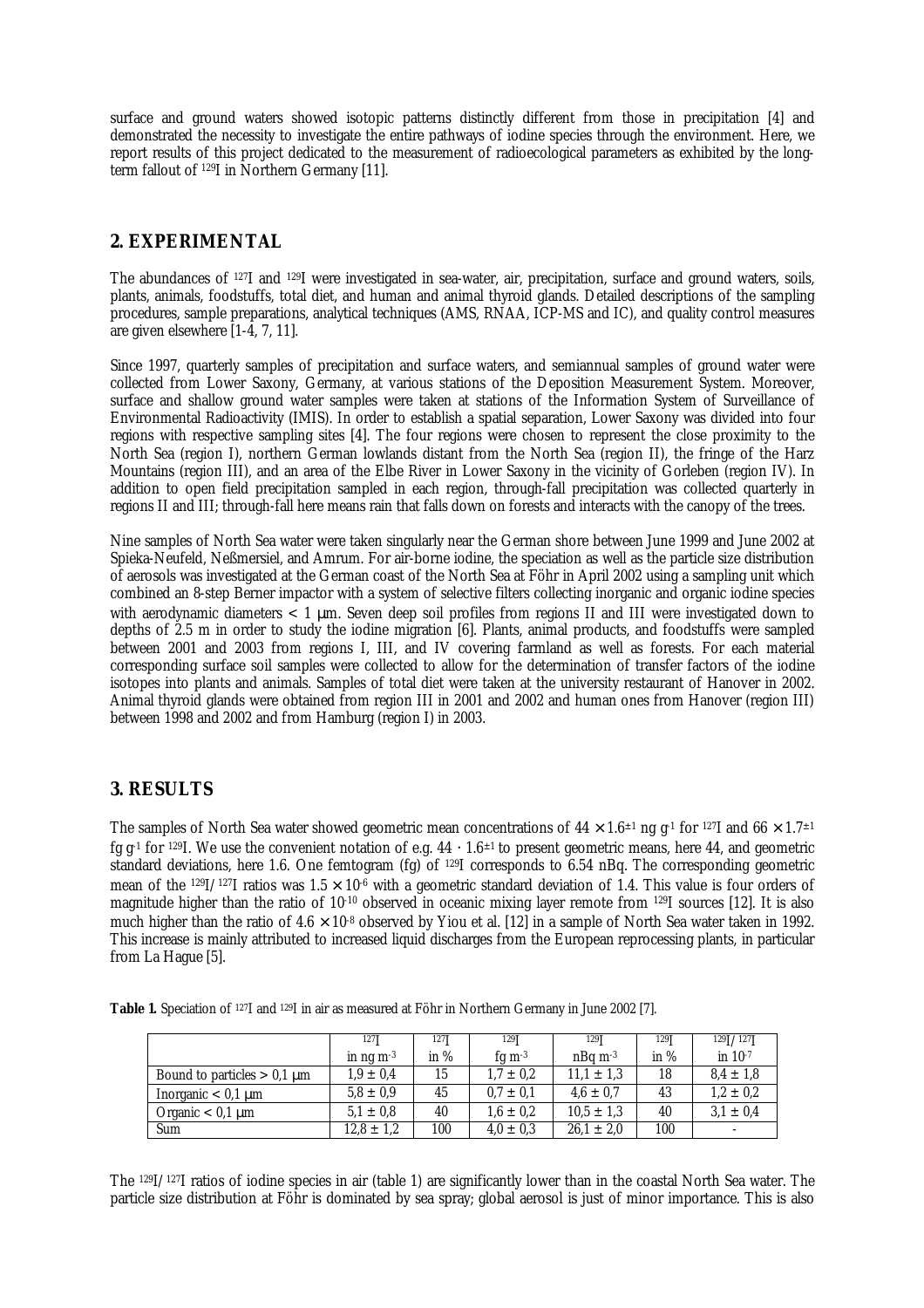revealed by the ratios of the particle-bound iodine. Inorganic and organic iodine have lower, but differing ratios pointing to the complexity of their transfer from the sea into and through the atmosphere; see [7] for details.

In precipitation, the 129I/127I ratios are lower than in coastal areas of the North Sea (Fig. 1) except for region I close to the coast. As observed in an ice core from Switzerland [13], 129I/127I ratios in precipitation increased from the prenuclear equilibrium value to 10-9 between 1940 and 1950 in background regions of the northern hemisphere. In 1950, atmospheric <sup>129</sup>I/127I ratios exceeded 10-9 . <sup>129</sup>I deposition in Western Europe does not show a prominent bomb peak as for instance observed for <sup>36</sup>Cl in the same ice core [14]. Ratios continued to increase until the end of the 1980s. Since then, ratios of nearly 10<sup>-6</sup> were observed in Germany and Switzerland and remained constant until today. The fall-out of the Chernobyl accident was just a short-term episode with a highest measured 129I/127I ratio of nearly 10-5 . Today, the North Sea appears as the dominant source of air-borne iodine in coastal regions of Northern Germany due to the liquid emissions of the European reprocessing plants. The 129I deposition rates due to precipitation increased since 1950 from 0.01 mBq m<sup>-2</sup> a<sup>-1</sup> by nearly three orders of magnitude and have leveled off after 1987. Iodine isotopes in open-field and through-fall precipitation yield different deposition rates, which are interpreted by us as being differently influenced by wet and wet-plus-dry fallout [4, 7, 11]. During the years 1997 - 2002, the mean annual  $^{129}$ I deposition rates in regions II ad III of Lower Saxony were 3.2 mBq m $^2$  a $^1$  and 4 mBq m $^2$ a -1 , respectively, for wet deposition. Through-fall precipitation yielded mean annual 129I deposition rates in regions II ad III of 11 mBq m<sup>-2</sup> a<sup>-1</sup> and 15 mBq m<sup>-2</sup> a<sup>-1</sup>, respectively. At the North Sea, the mean annual deposition rate via wet deposition was 12 mBq m<sup>-2</sup> a<sup>-1</sup>. The present <sup>129</sup>I deposition is inhomogeneous with time and location showing even some seasonal dependence [11].



**Figure 1.** Time series of quarterly deposition rates of <sup>127</sup>I (top left) and <sup>129</sup>I (top right) in regions II and III both for open filed and through-fall precipitation (full symbols) and the development of 129I/127I ratios (bottom left) and of annual deposition rates of <sup>129</sup>I (bottom right) in Switzerland [10, 13] and Germany [4, 15-17] and this work.

The depth-dependence of iodine isotopes in seven soil profiles from Lower Saxony demonstrated the complexity of iodine migration [6]. Stable iodine in the soils originates from atmospheric input from the oceans. Considering the mean annual deposition rate of 127I of 4.2  $\times$  1.2 $^{\pm_1}$  mg m-2 a-1 as derived from through-fall precipitation in regions II and III, the mean 127I inventory of the seven soil profiles of  $3.5 \times 1.6^{\pm 1}$  g m<sup>-2</sup> are the result of an input over thousands of years. Man-made 129I in the soils was input during the last 50 years only. The 129I/127I ratios in the soil profiles vary by more than two orders of magnitude and show remarkable differences between the seven locations. But, the lowest <sup>129</sup>I/127I ratios at deeper depths still are of the order of 10-10, i.e. about two orders of magnitude higher than the natural equilibrium ratio in the marine hydrosphere or the pre-nuclear ratio of  $(5.7 \pm 1.1) \times 10^{-12}$  in the pre-nuclear soil from Lutovinovo, Russia [4]. Thus, man-made 129I has already substantially migrated to deeper depths.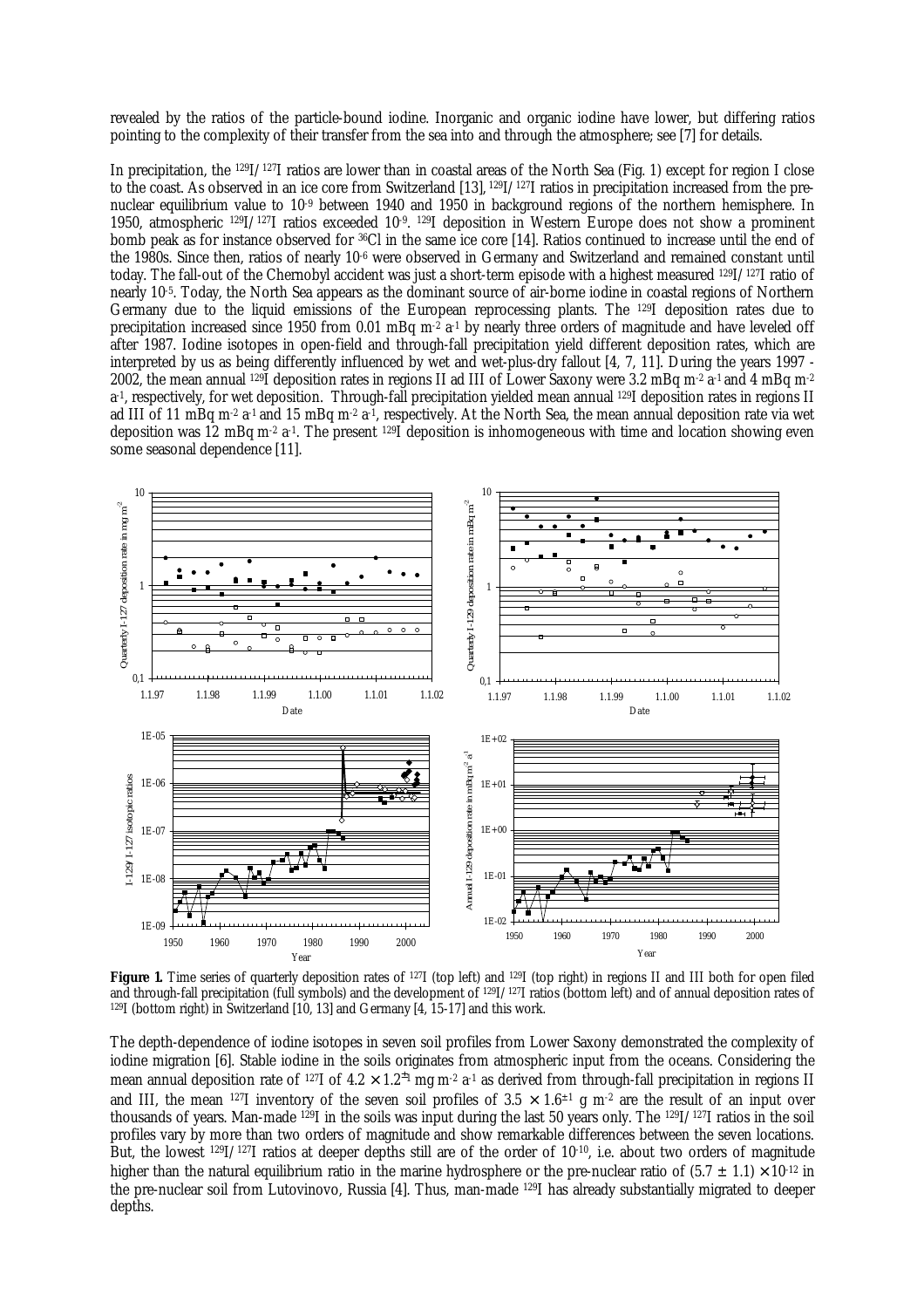The migration of <sup>129</sup>I and <sup>127</sup>I in the soils can only be understood as a time-dependent kinetic process involving unspecific and specific adsorption processes and isotopic exchange depending strongly on the hydrological situation [6, 7]. As a consequence of the long time which was available for the <sup>127</sup>I to migrate into the ground, <sup>127</sup>I could occupy more stable adsorption places with long characteristic exchange times. The sorption of <sup>129</sup>I in the soil layers mainly occurs by non-specific sorption and the need to exchange with <sup>127</sup>I, which is adsorbed more strongly in deeper layers over long time scales, makes the recent 129I more mobile and more available than the large amount of <sup>127</sup>I. It turns out that the migration of the iodine isotopes cannot be described by stationary equilibrium models but need time-dependent kinetic models which are not available so far.

More than 99 % of the <sup>129</sup>I observed in the soils are located in the upper 60 cm of the profiles. This allows interpreting the <sup>129</sup>I inventories in the profiles as proxies for the total <sup>129</sup>I inventories. For the seven depth profiles from Lower Saxony, this yields a geometric mean of  $168\times1.5^{\pm1}$  mBq m<sup>-2</sup>. This total inventory in Lower Saxony is more than three orders of magnitude higher than the pre-nuclear value derived for Lutovinovo, Russia, of  $0.084 \pm$ 0,017 mBq m–2 [4]. The total inventory in Germany is also higher than in Moscow, Russia, or Zhitomir, Ukraine, both regions being not significantly contaminated by fall-out from the Chernobyl accident [5]. Only in areas of Ukraine seriously contaminated by this accident we observed higher total inventories than in Germany. There, <sup>129</sup>I can be used for estimates of the fall-out of <sup>131</sup>I from the Chernobyl accident for the purpose of retrospective dosimetry [18].

As a consequence of the different input-histories of the two iodine isotopes, 129I and 127I are today in disequilibrium in all the investigated environmental compartments (Fig. 2). The measured  $^{129}I/^{127}I$  ratios ranged from 2.7  $\times$  10<sup>-6</sup> in coastal seawater from the North Sea to  $1.0 \times 10^{-11}$  in ground water. Except for samples of thyroid glands, the concentrations of <sup>129</sup>I were between  $10^{12}$  g g<sup>-1</sup> and  $10^{18}$  g g<sup>-1</sup>, i.e. 6.5 mBq kg<sup>-1</sup> and 6.5 nBq kg<sup>-1</sup>. The concentrations of <sup>127</sup>I were found in the range from  $10^{-5}$  g g<sup>-1</sup> to  $10^{-10}$  g g<sup>-1</sup>. Man-made <sup>129</sup>I was found at all depths sampled so far: in soils down to a depth of 2.5 m and in ground water to an infiltration depth of 10 m.

The iodine isotopes precipitated from the atmosphere are introduced into the surface-water-soil system and fresh <sup>127</sup>I and 129I exchange with the iodine isotopes already present in the soils. The 127I concentrations in soils are strongly influenced by hydrological conditions. In surface soils, <sup>127</sup>I concentrations ranged from  $2 \times 10^{-5}$  g g<sup>-1</sup> to  $5 \times 10^{-7}$  g g<sup>-1</sup>, those of <sup>129</sup>I were between  $2.2 \times 10^{-13}$  g g<sup>-1</sup> and  $3 \times 10^{-14}$  g g<sup>-1</sup>, i.e. 1.1 mBq kg<sup>-1</sup> and 0.2 mBq kg<sup>-1</sup>. The <sup>129</sup>I/<sup>127</sup>I ratios in surface waters  $(2.2 \times 10^{-6}$  to  $1.7 \times 10^{-8})$  and in surface soils  $(2.1 \times 10^{-7}$  to  $1.7 \times 10^{-9})$  are lower than those in precipitation. In surface waters, a dilution of the fall-out iodine takes place with stable <sup>127</sup>I which is just weakly adsorbed in the soils and a considerable run-off of iodine must be taken into account. The ratios in soil profiles and ground waters demonstrate a high mobility and an accumulation of <sup>129</sup>I in the water unsaturated soil zones, an efficient migration into the water saturated soil layers and an ongoing transfer of man-made 129I into ground water.

The  $129I/127I$  ratios do not depend on the  $129I$  concentrations which are fairly uniform within a geometric standard deviation of ∼2. Exceptions are forest soils with higher <sup>129</sup>I concentrations. But, the 129I/127I ratios in surface soils are inversely proportional to the <sup>127</sup>I concentrations. In the soil samples, the highest <sup>129</sup>I concentrations went up to  $6.4 \times 10^{-13}$  g g<sup>-1</sup>, i.e. 4.2 mBq kg<sup>-1</sup>, and <sup>129</sup>I/<sup>127</sup>I ratios up to  $4.8 \times 10^{-7}$  in forest soils. <sup>129</sup>I and <sup>127</sup>I concentrations in vegetation and foodstuff and the transfer factors for <sup>129</sup>I and <sup>127</sup>I show influences of various effects. For grass, cereals and leafy vegetables elevated 129I/127I ratios point to the direct contamination by wet and dry deposition. For other vegetables, milk, meat, and mushrooms the root uptake is clearly seen; for equal  $129I/127I$  ratios their  $129I$  and <sup>127</sup>I concentrations are in-between those of soils and surface water. As long as the transfer of iodine isotopes to plants is dominated by root transfer the respective <sup>129</sup>I/127I ratios and <sup>127</sup>I respectively <sup>129</sup>I concentrations plot into the regions indicted in Fig. 2 spread out by the data for sea water, precipitation, surface water and surface soils. Only if direct contamination of plant surfaces due to fallout is relevant the respective data plot outside these regions. This is e.g. the case for grass, grains, or leafy vegetables from region I as a consequence of direct contamination by sea spray. The behaviour of iodine isotopes in surface soils rules also their transfer to animals (Fig. 3). In the plot of  $129I/127I$  versus 127I concentrations an inverse correlation is observed for the milk data parallel to that in the soils.

For the transfer of iodine isotopes to humans the analyses of total diet turned out to be particularly important. In nine out of ten samples no  $^{129}I$  was detectable with detection limits between 0.55 fg g<sup>-1</sup> and 1.4 fg g<sup>-1</sup>, equivalent to 4.3 nBq g<sup>-1</sup> und 9.3 nBq g<sup>-1</sup>. The <sup>129</sup>I/<sup>127</sup>I ratios in these samples were well below 10<sup>-8</sup>. Only in one sample of total diet contained fish <sup>129</sup>I was detectable and showed a <sup>129</sup>I/127I ratio of 10–7 . Since there were relatively high <sup>127</sup>I concentrations (0.1 μg g<sup>-1</sup> - 0.2 μg g<sup>-1</sup>) in the diet, we assume that most of the original iodine isotopes in the food were lost during cooking and that iodinated salt with low <sup>129</sup>I/<sup>127</sup>I ratios was added later. The iodine concentrations in the total diet were equivalent to daily <sup>127</sup>I intakes between 180 - 400 μg d<sup>-1</sup>, more than the value 150 μg d<sup>-1</sup> recommended by WHO. Thus, it appears that there are additional source of iodine in the diet which might be decoupled from the normal radioecological pathways. Respective analyses are underway to confirm this assumption.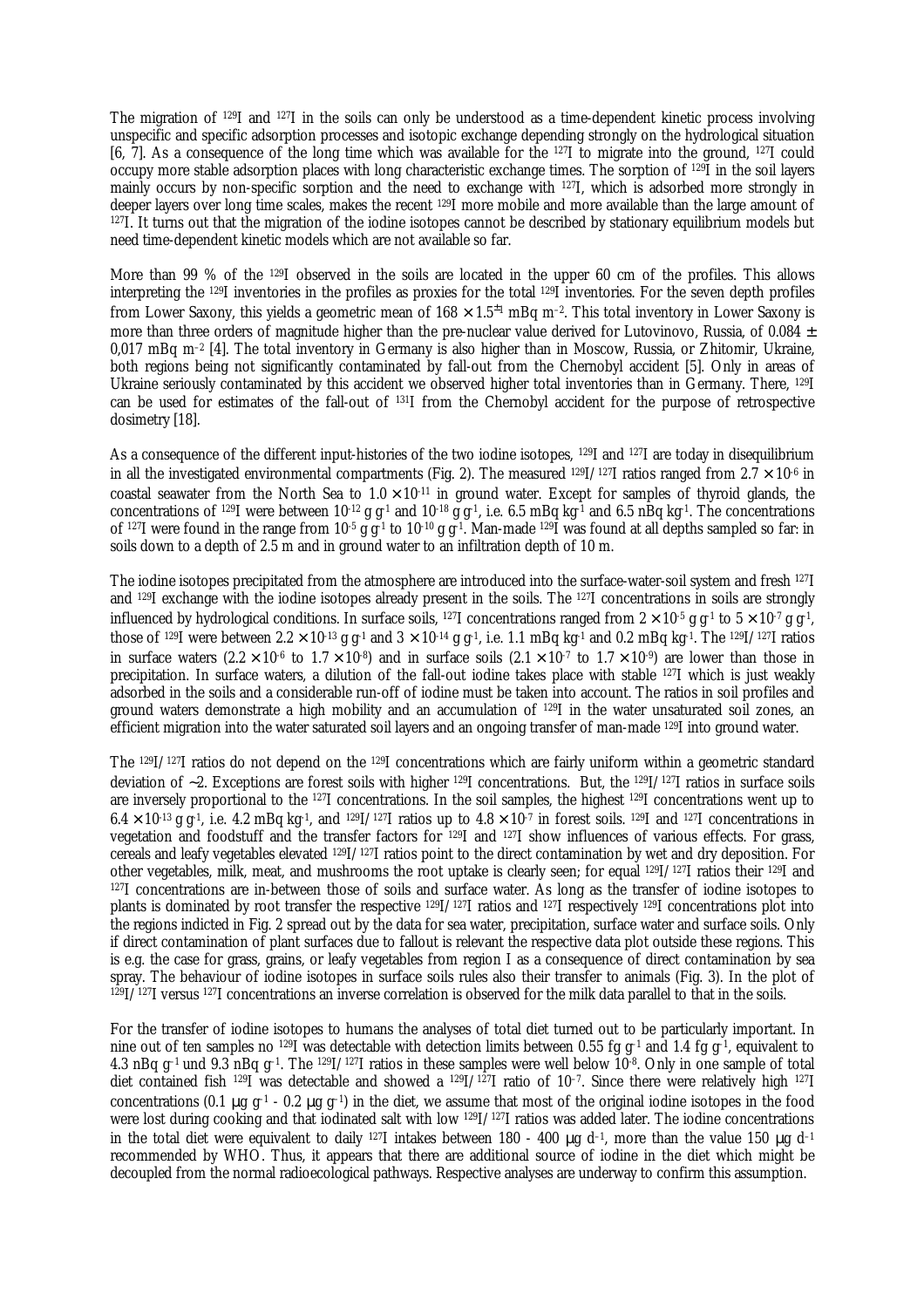

**Figure 2.** <sup>129</sup>I/127I ratios versus <sup>127</sup>I (left) and 129I (right) concentrations in the water-soil system in Lower Saxony, Germany (North Sea water: full triangles, precipitation: open diamonds, surface water: full diamonds, ground water: open triangles, soil: full squares).



**Figure 3.** <sup>129</sup>I/127I ratios versus 127I (left) and 129I (right) concentrations in milk (open diamonds) and surface soils (full squares) in Lower Saxony, Germany.



**Figure 4.** <sup>129</sup>I/127I ratios in animal (left) and human (right) thyroid glands from Europe remote from 129I sources; see [11] for details and references. The solid line is an eye-guide only, representing the development of 129I/127I ratios in precipitation.

In Fig. 4 we present all <sup>129</sup>I/<sup>127</sup>I ratios in animal and human thyroid glands reported in Europe so far for areas remote from nuclear installations. Since the 19790s such measurements were made by Handl and coworkers; [19-21] and references therein. Recently, data for sheep from Denmark and for humans from Belarus were reported by Hou et al. [22]. In animal thyroid glands the <sup>129</sup>I/<sup>127</sup>I ratios closely respond to ratios in precipitation. The <sup>129</sup>I/<sup>127</sup>I ratios in human thyroid glands are lower than other biospheric ratios. This can be explained partially that those foodstuffs with the highest <sup>127</sup>I contents show the lowest <sup>129</sup>I/<sup>127</sup>I ratios because of the dilution with stable iodine from the soils. Thyroid glands from cows and sheep exhibit <sup>129</sup>I/<sup>127</sup>I ratios which are higher by an order of magnitude than those of humans and reveal the ongoing influence of wet and dry deposition onto the pastures. <sup>129</sup>I/<sup>127</sup>I ratios exceeding 10<sup>-6</sup> were observed so far only reported for the Nord Cotentin under the direct influence of the La Hague